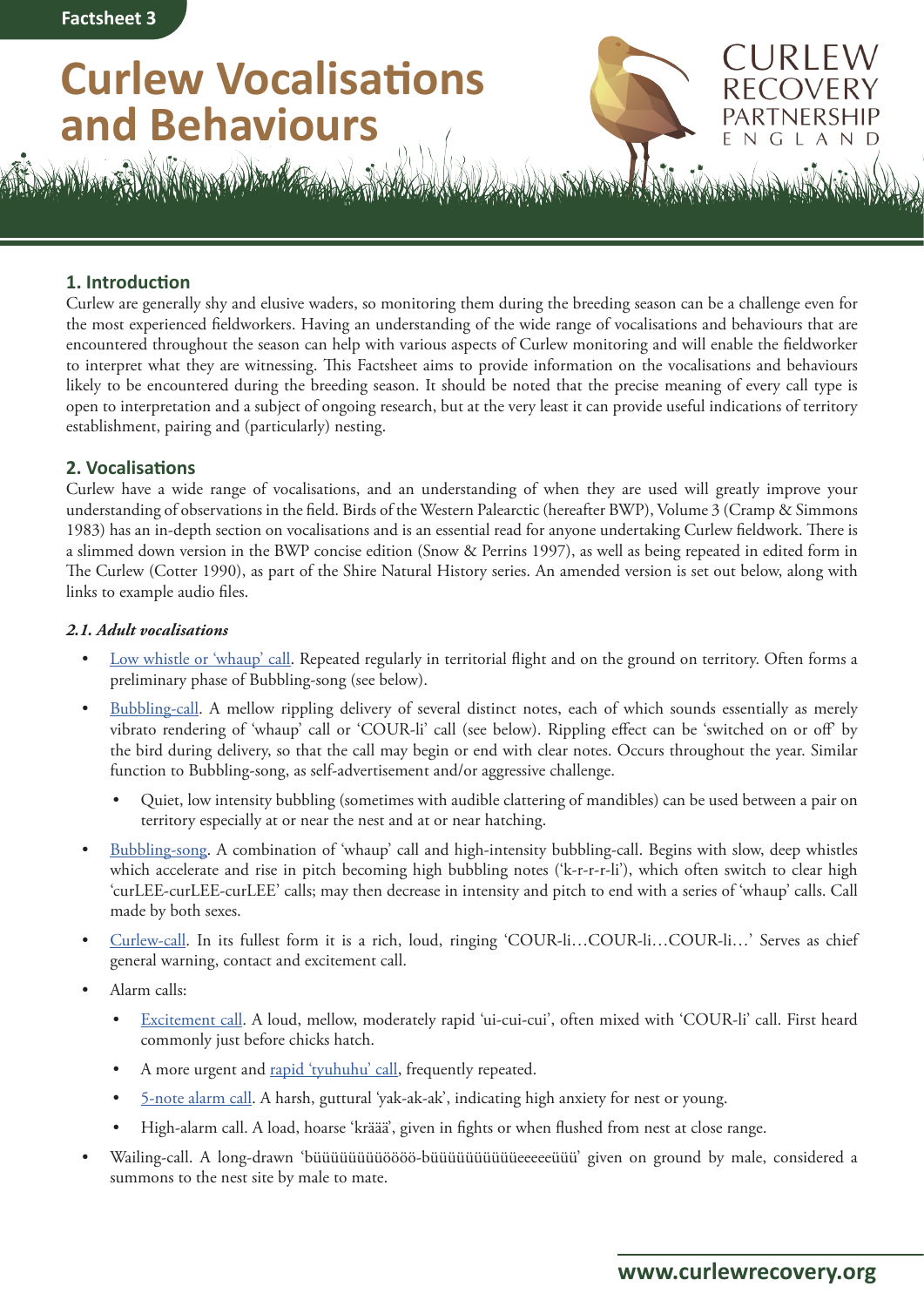- Greeting-call. A soft 'bui' or 'gui', like 'whaup' call in tone but much softer and only heard on the ground. Made by male when seeking copulation from female, at nest-relief, as greeting between adults or from adult to chick.
- Copulation-call. At wing-lift phase of pre-copulation display and while male has mounted female, male gives a soft but widely audible 'gri-gri-gri-gri….'

## *2.2. Chick vocalisations*

- [Contact call and lost call.](https://www.xeno-canto.org/369843) A 'bi-bü-bü' can be heard from within the egg and up to five weeks after hatching.
- Contented call. A low, quite sonorous 'büiiii büiiij'. Changes at fledging to strong 'buiii' or 'bui-bui-buuii'.
- High-alarm call. A hoarse 'jüüiiü'; later developing into adult high-alarm call.

## **3. Behaviours**

There are a number of key behaviours to look out for whilst monitoring breeding Curlew. A link to a useful video showing various Curlew behaviours during the breeding season can be found on the Resources page of the CRP website. The main behaviours are described in detail in BWP and are summarised below:

- *• Pair bonding* When established pairs meet or reunite on territory, very little courtship is observed. However, males or pairs will perform high, soaring flights on sunny and/or calm days. When both sexes fly together they may glide with wings arched below horizontal.
- *Display flights* Display flights can occur throughout the breeding season but most frequently at the start, with a peak during incubation. Flight is undulating, usually accompanied by either 'whaup' call or bubbling-song but sometimes neither. Usually begins with bird flying low over ground then rising steeply on fluttering wings, hovering briefly before descending in parachute-display with wings held in shallow V-shape, before ascending again. Bubbling-song repeated during undulating flight, 'whaup' call usually given during parachute-display. Flight often ends with bubbling-song. Wings usually held in brief wings-high display upon landing.
- *• Courtship* Behaviour is similar to that seen in aggressive displays. Male chases female in ducked posture, breast near ground, head and neck drawn in, bill pointed downwards, and tail raised high exposing white rump, giving greeting call. Male then moves around behind female with pattering steps. If the female is not responsive she will adopt an alert posture before flying away or turning and driving the male off. If female is receptive she may only move off a short distance, while male's actions intensify over a period of up to 15 minutes. Male then raises wings with primaries angled backwards and begins fluttering them (wing-lift display), vocalisations switching to copulation call. Male then continues wing-lift display whilst pecking at female's tail feathers. The female may interrupt at any point by running or flying away but if receptive, mating/copulation will commence.
- *• Mating/copulation* To solicit copulation the female assumes a horizontal position, the male then springs onto her back whilst still fluttering and calling and begins pecking at her head and neck. Male may remain on female's back for up to five minutes with several attempted or successful copulations. Wing fluttering and calling ceases after male dismounts.
- *• Nest scraping* Scrape display is performed by the male, especially after a ground display (see courtship). Male will 'sit' down into the vegetation and turn on the spot, flattening out the vegetation in a circular pattern. The male will make a number of scrapes, the female will choose one and line the nest ready for egg laying.
- *• Aggression between conspecifics* If a lone male intrudes into an occupied territory, or on the border between two territories, conflicts may occur between the two males. In mock fighting between the defending and intruding males, both will adopt a threat posture (lower and spread breast, draw back and raise head and neck, raise high and slightly spread tail, exposing white feathers bordering rump round edge of folded primaries). Both birds then start pulling and dropping grass, often in a side-by-side run in which they double back along the same path. If the dispute is not settled through display, the defending male may attack intruder with heavy blows of wings. In most cases the defending male will be victorious. Females will also drive off intruders through direct attack and not via posturing and grass pulling.